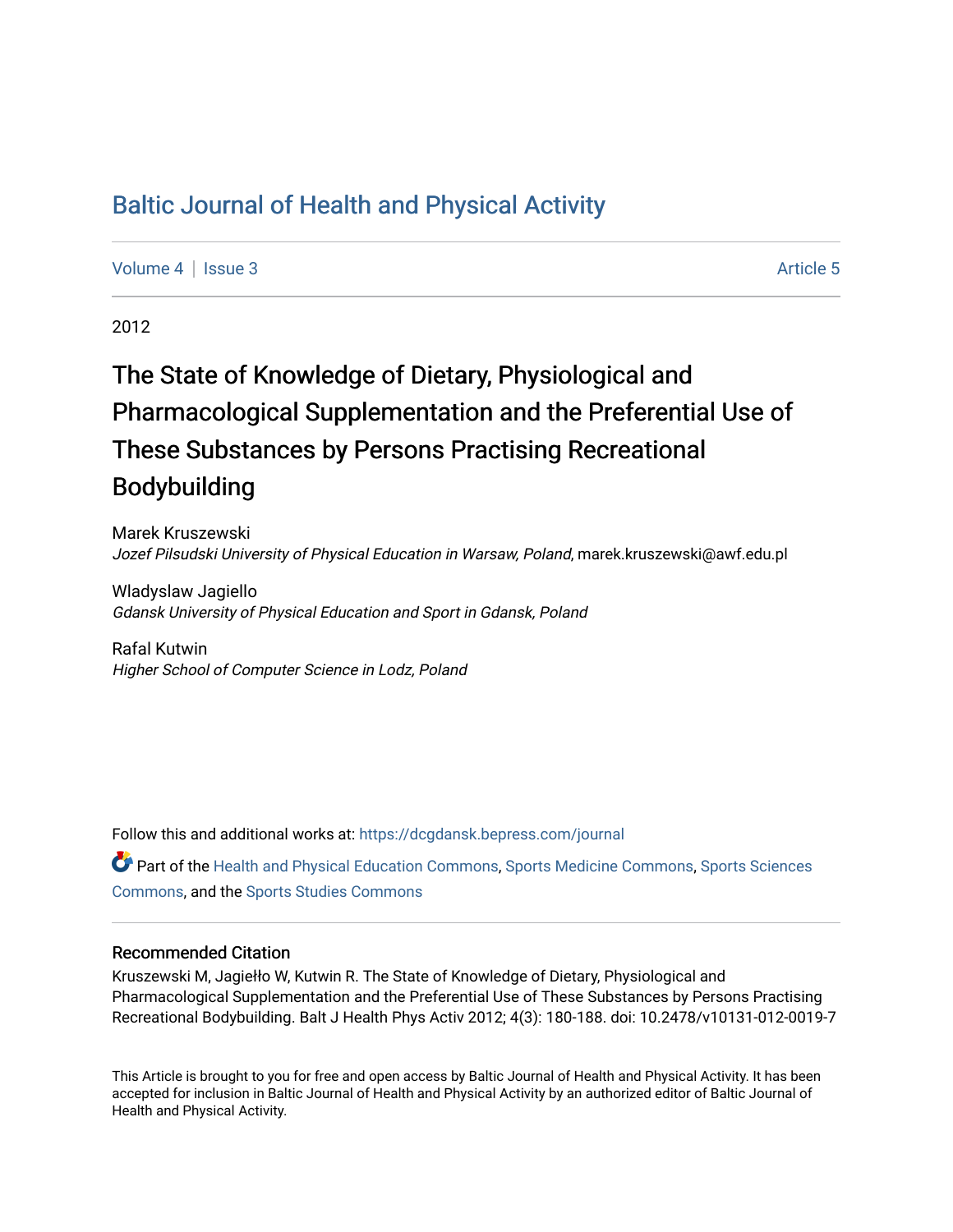VERSITA ORIGINAL ARTICLE

DOI: 10.2478/v10131-012-0019-7

|                                                                                                                                                                                                                | The State of Knowledge of Dietary, Physiological<br>and Pharmacological Supplementation<br>and the Preferential Use of These Substances by<br><b>Persons Practising Recreational Bodybuilding</b>                                                                                                                                                                                                                                                                                                                                                                                                                                                                                                                                                                                                                                                    |  |  |  |
|----------------------------------------------------------------------------------------------------------------------------------------------------------------------------------------------------------------|------------------------------------------------------------------------------------------------------------------------------------------------------------------------------------------------------------------------------------------------------------------------------------------------------------------------------------------------------------------------------------------------------------------------------------------------------------------------------------------------------------------------------------------------------------------------------------------------------------------------------------------------------------------------------------------------------------------------------------------------------------------------------------------------------------------------------------------------------|--|--|--|
| <b>Authors' Contribution:</b><br>A - Study Design<br>B - Data Collection<br>C - Statistical Analysis<br>D - Data Interpretation<br>E - Manuscript Preparation<br>F - Literature Search<br>G - Funds Collection | Marek Kruszewski <sup>1 (A, C, D, E, F)</sup> , Władysław Jagiełło <sup>2 (A, B, C, D, E, F, G)</sup> ,<br>Rafał Kutwin <sup>2 (A, B, F)</sup>                                                                                                                                                                                                                                                                                                                                                                                                                                                                                                                                                                                                                                                                                                       |  |  |  |
|                                                                                                                                                                                                                | <sup>1</sup> Josef Pilsudski University of Physical Education in Warsaw, Poland<br><sup>2</sup> Gdansk University of Physical Educatiom and Sport in Gdansk, Poland<br><sup>3</sup> Higher School of Computer Science in Lodz, Poland                                                                                                                                                                                                                                                                                                                                                                                                                                                                                                                                                                                                                |  |  |  |
|                                                                                                                                                                                                                | Key words: supplementation agents, training, recreation, bodybuilding                                                                                                                                                                                                                                                                                                                                                                                                                                                                                                                                                                                                                                                                                                                                                                                |  |  |  |
|                                                                                                                                                                                                                | <b>Abstract</b>                                                                                                                                                                                                                                                                                                                                                                                                                                                                                                                                                                                                                                                                                                                                                                                                                                      |  |  |  |
| Background:                                                                                                                                                                                                    | The aim of the study was to establish preferential use of dietary, physiological and                                                                                                                                                                                                                                                                                                                                                                                                                                                                                                                                                                                                                                                                                                                                                                 |  |  |  |
|                                                                                                                                                                                                                | pharmacological supplementation by persons practising recreational bodybuilding and<br>to check whether it results from the respondents' knowledge or whether it is accidental.                                                                                                                                                                                                                                                                                                                                                                                                                                                                                                                                                                                                                                                                      |  |  |  |
| <b>Material/Methods:</b>                                                                                                                                                                                       | The group of subjects comprised 100 persons practising recreational bodybuilding in<br>four well-known Lodz gyms. In the study the method of a diagnostic survey was used. A<br>questionnaire containing 31 closed and opened questions constituted the research tool.                                                                                                                                                                                                                                                                                                                                                                                                                                                                                                                                                                               |  |  |  |
| <b>Results:</b>                                                                                                                                                                                                | It was demonstrated that the state of knowledge concerning dietary supplementation<br>is insufficient, despite its optimistic self-assessment, and because of that the prefer-<br>ences as to the applied nutrients are inappropriate. The knowledge of physiological<br>supplementation substances and preferences of their use seem appropriate, although<br>the multitude of the mentioned means can attest to information chaos in this respect.<br>Results of the poll seem to show that the problem of illegal pharmacological supple-<br>mentation refers not only to professional sports but also, unfortunately, to recreation.                                                                                                                                                                                                             |  |  |  |
| <b>Conclusions:</b>                                                                                                                                                                                            | It is recommended to conduct a widespread informative action among persons prac-<br>tising recreational bodybuilding to make them aware of dietary supplementation. The<br>majority of respondents have a sufficient level of knowledge of means of physiological<br>supplementation, and preferences of using them seem correct. Even though the state<br>of knowledge concerning health complications hazards when taking prohibited phar-<br>macological supplementation should be regarded as high, still the majority of the sub-<br>jects (58%) do not reject the possibility of using it. Inconsistencies of attitudes among<br>persons practising bodybuilding recreationally manifest themselves through simulta-<br>neous support for anti-doping tests and the desire to take advantage of unlawful phar-<br>macological supplementation. |  |  |  |
| Word count: 3,478                                                                                                                                                                                              |                                                                                                                                                                                                                                                                                                                                                                                                                                                                                                                                                                                                                                                                                                                                                                                                                                                      |  |  |  |
| Tables: 3                                                                                                                                                                                                      | Received: April 2012                                                                                                                                                                                                                                                                                                                                                                                                                                                                                                                                                                                                                                                                                                                                                                                                                                 |  |  |  |

**Figures:** 1 **References**: 23

**Accepted:** September 2012 **Published:** October 2012

#### **Corresponding author:**

Dr hab.Marek Kruszewski 03-525 Warsaw ul. Św. Wincentego 40 / 41 Phone:+48 501332357 E-mail: marek.kruszewski@awf.edu.pl; dr.makrus@wp.pl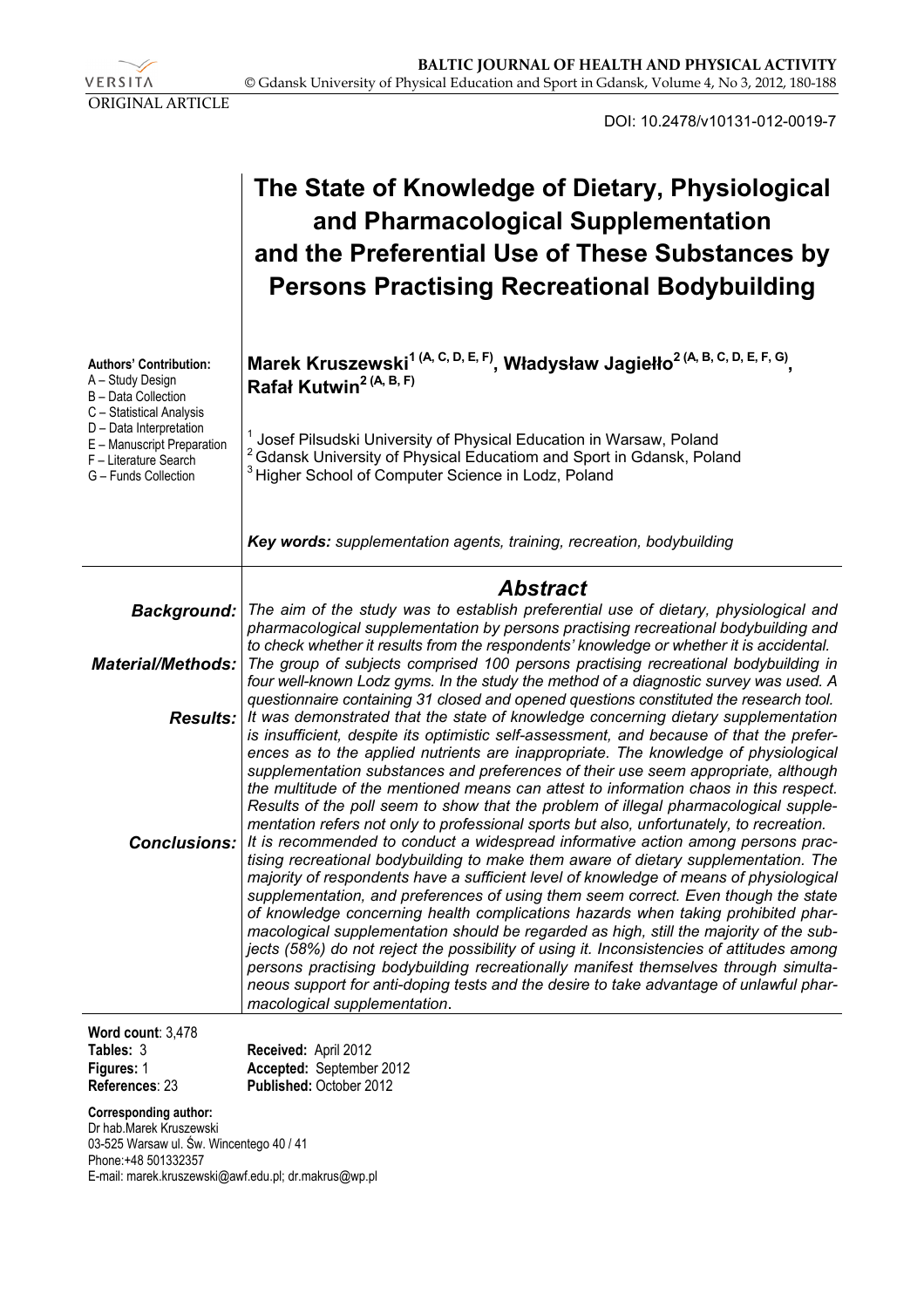## **Introduction**

A constant and dynamic evolution of the training process has led to the situation in which using supplementation in sport has nowadays become a widespread phenomenon. Still in 2004 during the Olympic Games in Sydney it was reported that 78.6% of athletes use ergogenic agents, and then it was already pointed out that 19.7% of them applied 6-7 substances simultaneously, and even a case of using 26 types of supplements by one participant was shown [2]. According to numerous sources, it is estimated that at present 80-98% of athletes use supplements of different kind, and taking 10-12 of them simultaneously has become almost universal [7, 15, 18, 19, 20].

Also numerous scientific reports showing that many substances can indeed influence the improvement in sports results without creating the risk of negative health effects support the development of this situation. It is proved that they can reduce tiredness, support an effective course of adaptation processes and regeneration and safeguard against overexerting the functional systems [1, 8].

According to Williams [20, 22], it is possible to divide supplementation agents into three groups:

- − dietary supplementation dietary supplementation agents can affect the growth of the muscular tissue mass, physical strength, mechanical efficiency, psychological resilience, improvement in supplying muscles with energy substrates and an increase in the pace of producing energy in the muscular tissue (carbohydrates, fats, proteins, vitamins, mineral elements and water);
- − physiological supplementation physiological supplementation agents are substances or techniques specially intended to precipitate natural physiological processes, generate physical strength, correct cellular metabolism (l-carnitine, creatine, Q10coenzyme, sodium bicarbonate), increase the hormone and neurotransmitter activity (choline, growth hormone hGH, dehydroepiandrosterone DHEA, testosterone, horionic gonadotropin), improve the transport of oxygen (doping with blood, erythropoietin EPO, inosine, oxygen);
- − pharmacological supplementation pharmacological supplementation agents are substances acting similarly to hormones or neurotransmitters, found naturally in a human body. They can increase mechanical power through an influence on metabolic processes, streamline physiological processes involved in the production of energy and influence psychological resistance and the technique of movement. Here one can single out: pharmacological substances (stimulants, drugs, anabolic drugs, peptide and glycoprotein hormones and their derivatives), methods (doping with blood, pharmacological and physical manipulations) and agents subject to certain restrictions (alcohol, corticoids, beta-2 agonist inhalations, beta blockers and others).

The majority of supplements can, however, prove ineffective not to say harmful [11, 15, 19]. Their appearance on the market is strengthened by unethical advertising as well as a lack of reliable, objective verification of these agents by subjecting them to empirical scientific evaluation [9, 16]. There appear more and more enunciations for the need to make athletes aware that "more not always means better" [7, 12, 20]. Furthermore, many authors are inclined to a proposition that a well-balanced diet, adjusted to athletes' physical activity, is the safest way for health to satisfy the demand for energy, nutrients, minerals and vitamins [7, 13, 19, 20].

These problems gain special significance in recreational bodybuilding, where there is no control and the number of persons working out, especially young people, is growing considerably every year. Also the available literature lacks information defining the scale of this problem.

Therefore, determining the preferences of using means of dietary, physiological and pharmacological supplementation by persons practising recreational bodybuilding is the main aim of the present study. Moreover, settling the matter whether these preferences result from the respondents' knowledge or whether they are accidental constitutes an additional purpose of the study.

#### **Material and Methods**

The group of subjects comprised 100 persons practising recreational bodybuilding in four wellknown gyms in Lodz (25 from each club).The majority were men (83%) and young persons from 21 to 35 years of age (67%) (Fig. 1).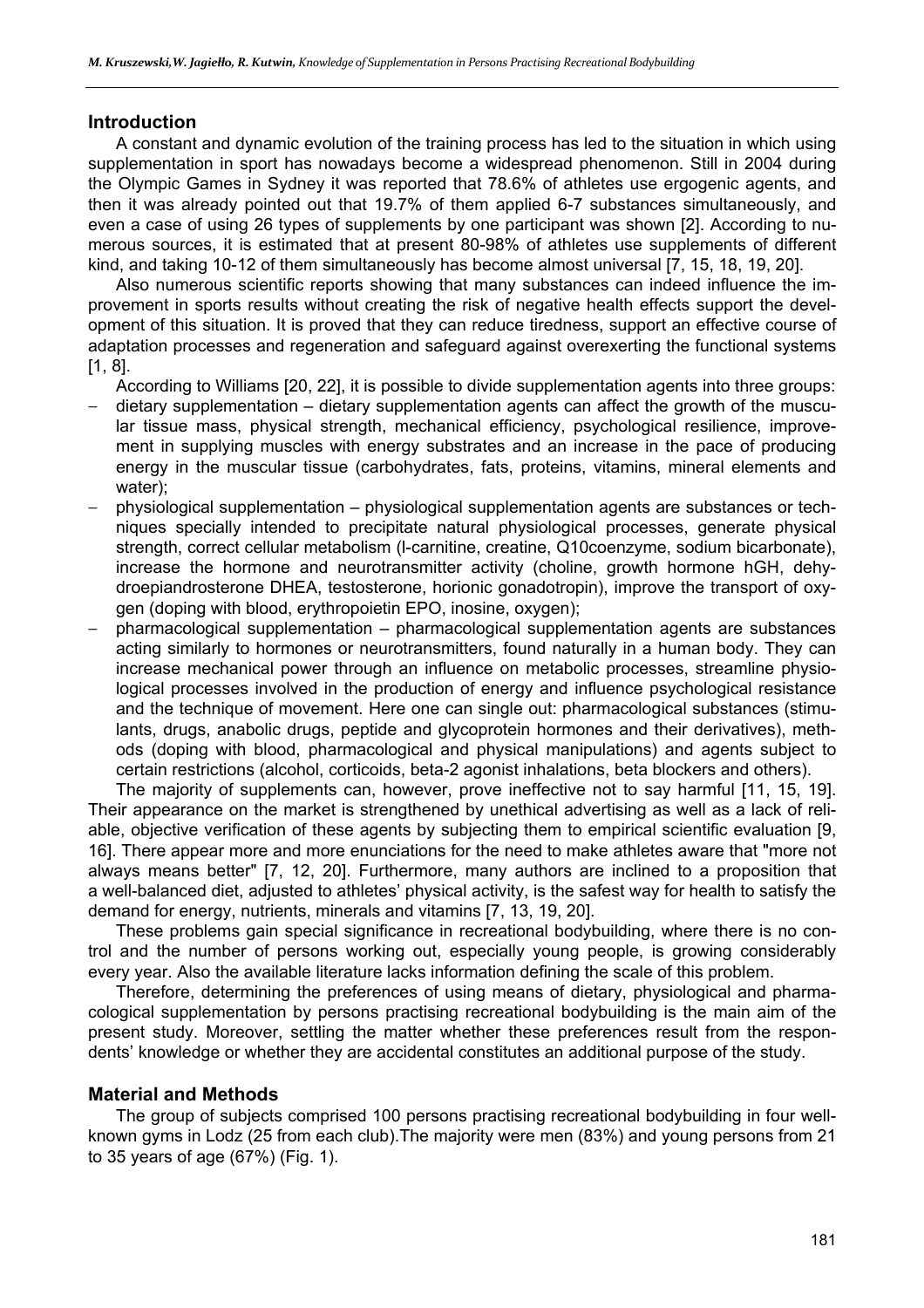

Fig. 1. Structure of the subjects' age (n = 100)

The most persons had secondary education ( $n=57$ ), then higher education ( $n=18$ ), vocational (n=16) and primary one (n=9). 37 persons did intellectual work, but adding pupils and students (n=27) clearly polarizes the group insofar as the performed work (labourers n=36).The majority of the subjects (n=71) are residents of a big city with above 100,000 inhabitants, 23 persons live in a town from 10,000-100,000 inhabitants, 2 persons in a small town (up to 10,000 inhabitants) and 4 persons live in a village.

In the study the method of a diagnostic survey was used. A questionnaire which contained 31 closed and opened questions was the research tool. The questionnaire consisted of four parts. The first one concerned personal details (sex, age, education, performed job, the place of residence). The second one dealt with problems of nutrition, dietary supplementation and the state of the respondents' knowledge of the subject. The third part of the questionnaire concerned means of permitted physiological supplementation, sources of acquiring them and the state of knowledge about them. The last part of the questionnaire dealt with the problem of prohibited supplementation agents. It served to define the state of knowledge of this subject, the attitude towards using illegal substances, and the currently applied anti-doping tests as well as the awareness of hazards posed by using these means. By asking open-end questions, the respondents' statements concerning their use of doping, its form, and even names of specific substances were obtained. Respondents answered the questionnaire points alone remaining anonymous.

According to requirements of the Helsinki Declaration, participants were informed of the aim of the study, its methodology, a possibility of resignation at any stage of the study, and they gave written consent to participate in the research. There were no cases of refusal to be involved in the study.

#### **Results**

#### *Dietary supplementation*

In the subjects' self-assessment of their state of knowledge concerning dietary supplementation (78%) optimistic declarations prevailed. They assessed their level of knowledge as: very high (25%), high (5%), average (48%), and only 20% as low and 2% as very low.

The respondents regarded proteins as the most important means of dietary supplementation (63%), and 17% mentioned them in the second or third place. Carbohydrates (27%), vitamins (5%), and fats (2%) were mentioned as less important. Little percentage of the respondents (3%) regarded other than the above mentioned substances as the most important means of dietary supplementation (Tab. 1).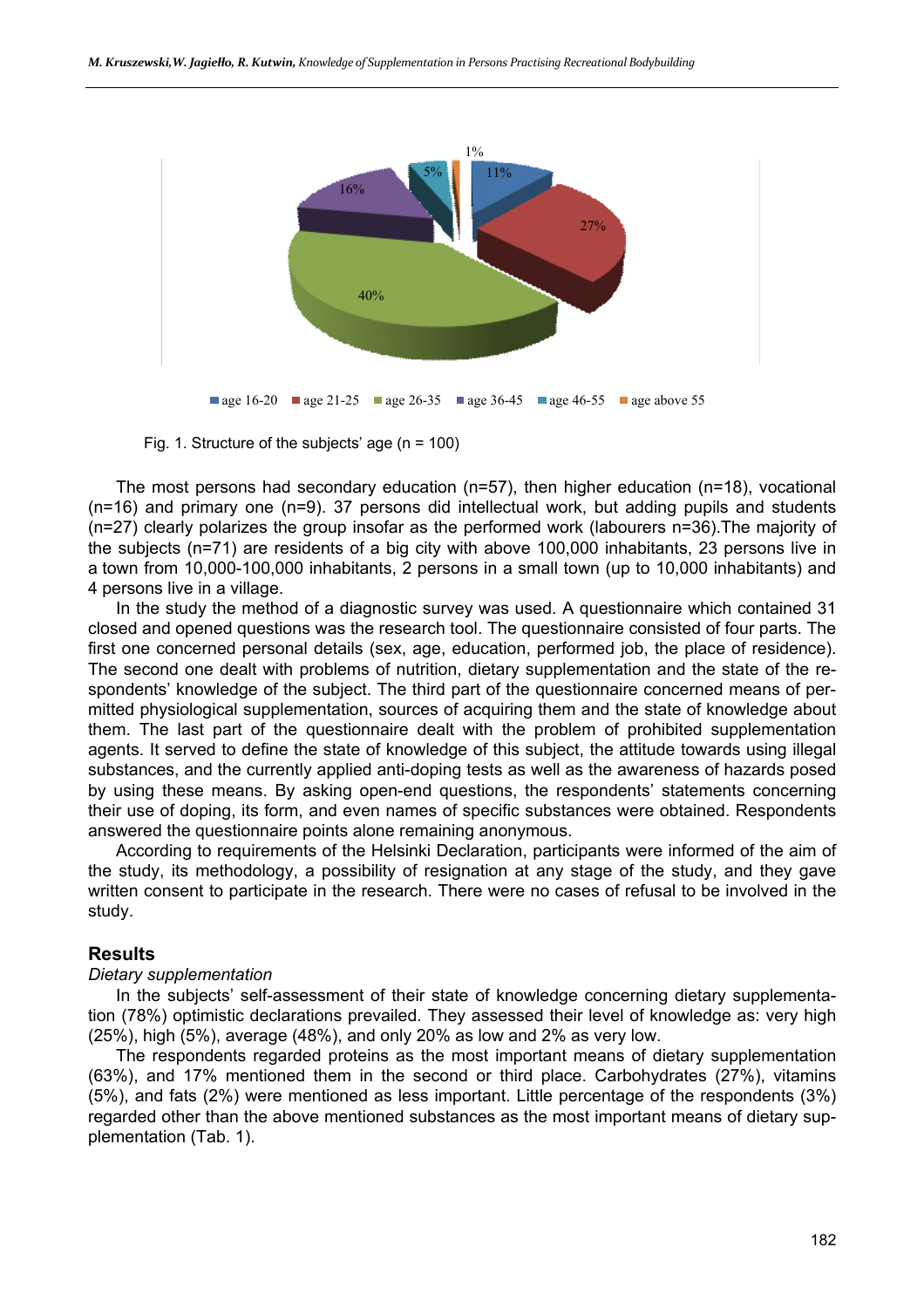| Means of dietary<br>supplementation | The percentage of persons<br>mentioning the agent as the first<br>most important one [%] | The percentage of persons<br>mentioning the agent in a further<br>position [%] | The total percentage of persons<br>mentioning the agent in their<br>answers $[\%]$ |
|-------------------------------------|------------------------------------------------------------------------------------------|--------------------------------------------------------------------------------|------------------------------------------------------------------------------------|
| Proteins                            | 63                                                                                       | 17                                                                             | 80                                                                                 |
| Carbohydrates                       | 27                                                                                       | 26                                                                             | 53                                                                                 |
| Vitamins                            | 5                                                                                        | 28                                                                             | 33                                                                                 |
| Fats                                | 2                                                                                        | 27                                                                             | 29                                                                                 |
| Microelements                       |                                                                                          | 12                                                                             | 12                                                                                 |
| <b>Others</b>                       | 3                                                                                        | 11                                                                             | 11                                                                                 |

Tab. 1. Preferences of using means of dietary supplementation by persons practising recreational bodybuilding

Conscious planning of a diet was declared by only 43% of the subjects. The majority do not plan their diet (46%) and are not concerned with this issue (11%), nor do they use the help of specialists (55%) or do it only occasionally (22%).

The respondents' knowledge of dietary supplementation most often comes from magazines (42%) and from sources indicated in Table 2.

Tab. 2. Sources of knowledge of dietary supplementation among persons practising recreational bodybuilding

| Sources of knowledge of dietary<br>supplementation | Answers [%] |
|----------------------------------------------------|-------------|
| Magazines                                          | 42          |
| Coach or dietician                                 | 35          |
| Friends                                            | 31          |
| The Internet                                       | 28          |
| Professional literature                            | 17          |

#### *Physiological supplementation*

A regular use of physiological supplementation was declared by 38% of respondents, which constitutes a group similar in number to those not administering such agents (37%). The remaining ones (25%) uses this type of supplementation occasionally.

The most frequently used means of physiological supplementation turned out to be: creatine (38%), protein supplements (36%), BCAA (16%), carbo-proteine supplements – the so-called "gainers" (15%), glutamine (14%), l-carnitine (12%), HMB (11%), vitamins and minerals (7%), ZMA (6%), fat-burners (6%), Tribulus (4%), carbo (4%), glucosamine (4%).

Respondents indicated the gym/trainer (43%), mass media (37%) and friends (36%) almost in the same degree as basic sources of information about physiological supplementation. Only one person mentioned parents, four – bodybuilding magazines, but nobody listed school. The complete ignorance of these agents was indicated by 12% of the subjects.

Respondents mentioned specialist shops (40%) as the basic source of supplying the means of physiological supplementation. Only then was the Internet (20%), gyms (16%) and friends (4%). Table 3 shows the state of knowledge of physiological supplementation.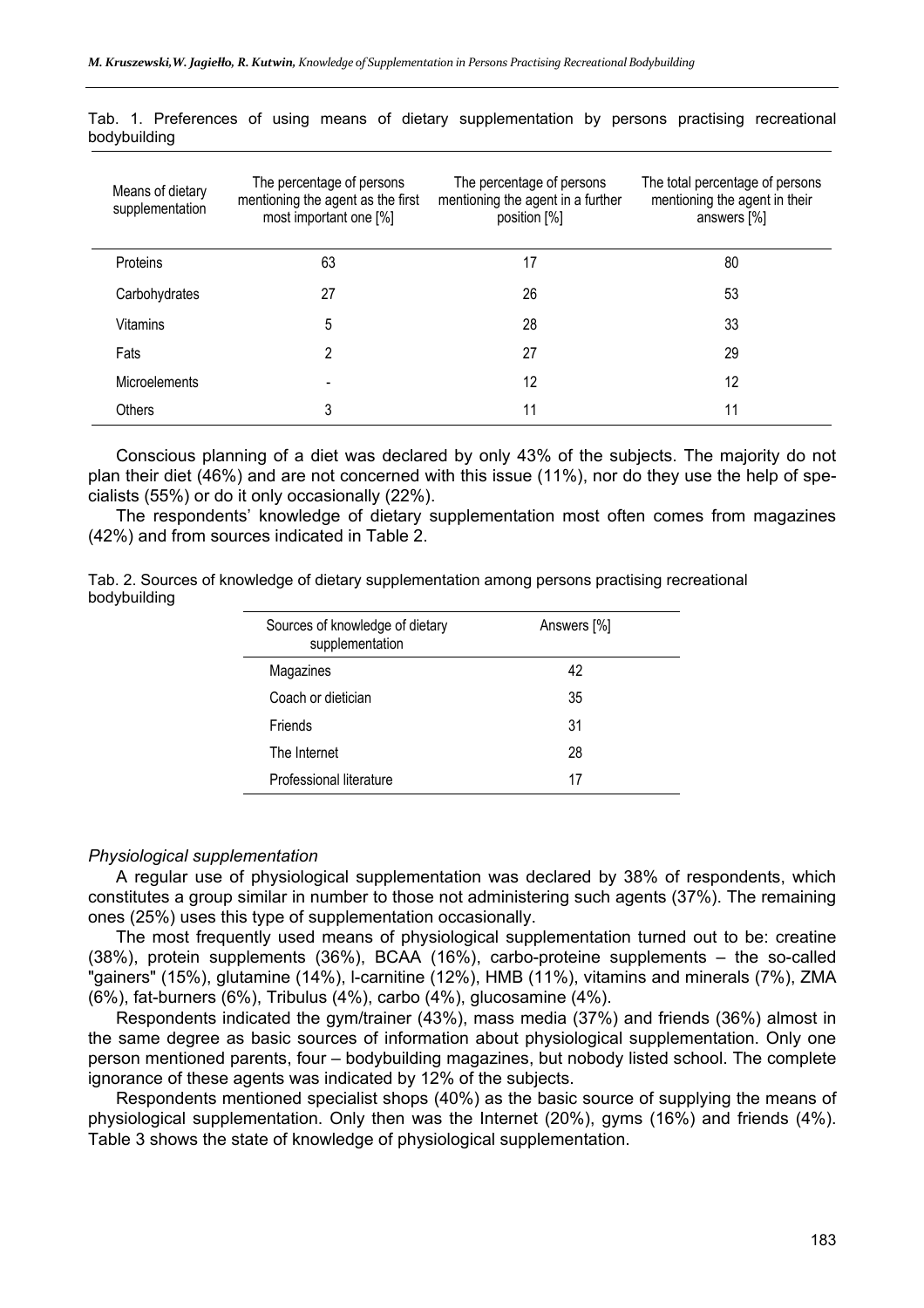| Questions                                                                                            | Means of physiological supplementation | Answers<br>[%] |
|------------------------------------------------------------------------------------------------------|----------------------------------------|----------------|
|                                                                                                      | Creatine                               | 62             |
|                                                                                                      | Protein supplements                    | 34             |
| Which of the mentioned substances would you take to increase<br>muscle power?                        | Glutamine                              | 16             |
|                                                                                                      | Vitamins                               | 9              |
|                                                                                                      | Carnitine                              | 8              |
|                                                                                                      | Gainer                                 | 61             |
|                                                                                                      | ZMA                                    | 13             |
| Which of the mentioned substances would you take to increase<br>muscle mass?                         | Isotonic drinks                        | 12             |
|                                                                                                      | Vitamins                               | 9              |
|                                                                                                      | Fat burner supplements                 | 6              |
|                                                                                                      | Zinc, magnesium, vitamin B6            | 49             |
|                                                                                                      | Whey protein with added creatine       | 14             |
| What is a substance called "ZMA" made of?                                                            | Magnesium, zinc, vitamin C             | 13             |
|                                                                                                      | Vitamin A, C, B12                      | 12             |
|                                                                                                      | Carbohydrate-protein supplement        | 53             |
|                                                                                                      | Vitamins and minerals                  | 15             |
| Which of the mentioned supplements would you take to replen-<br>ish muscular glycogen after workout? | Creatine                               | 14             |
|                                                                                                      | Fat burner supplement                  | 13             |
|                                                                                                      | ZMA                                    | 3              |
| Is the Carbo supplement a carbohydrate, protein or carbohy-                                          | Carbohydrate                           | 71             |
| drate-protein one?                                                                                   | Carbohydrate-protein                   | 19             |
|                                                                                                      | Protein                                | 4              |
|                                                                                                      | Fat burner                             | 78             |
|                                                                                                      | Creatine                               | 10             |
| Which of the mentioned substances will help best burn the fat<br>tissue?                             | Carbo                                  | 7              |
|                                                                                                      | Gainer                                 | 3              |
|                                                                                                      | Protein supplement                     | 3              |

Tab. 3. State of knowledge of physiological supplementation among persons practising recreational bodybuilding

*\* choose the correct answer* 

#### *Pharmacological supplementation*

As pharmacological supplementation respondents understood: anabolic steroids (68%), forbidden and illegal substances (14%), harmful substances (9%), taking medications (4%), substances raising the level of testosterone (3%), and as many as 27% failed to answer the question.

Testosterone proved to be the best-known agent of pharmacological supplementation (51%), methanabol (44%), winstrol (32%), omnadren (27%), insulin (25%), deca-durabolin (12%), growth hormone (9%), other: EPO, clenbuterol, sitosterol (5%). 35% of the respondents were unable to give any names of prohibited supplementation means.

As effects inducing athletes to reach for pharmacological substances, the subjects mentioned the following: increasing muscle mass (50%) and muscle power (43%), improving sports results (36%), improving endurance (22%), achieving nice appearance (9%), shortening the waiting time for training effects (2%). In 7 cases no answer was given.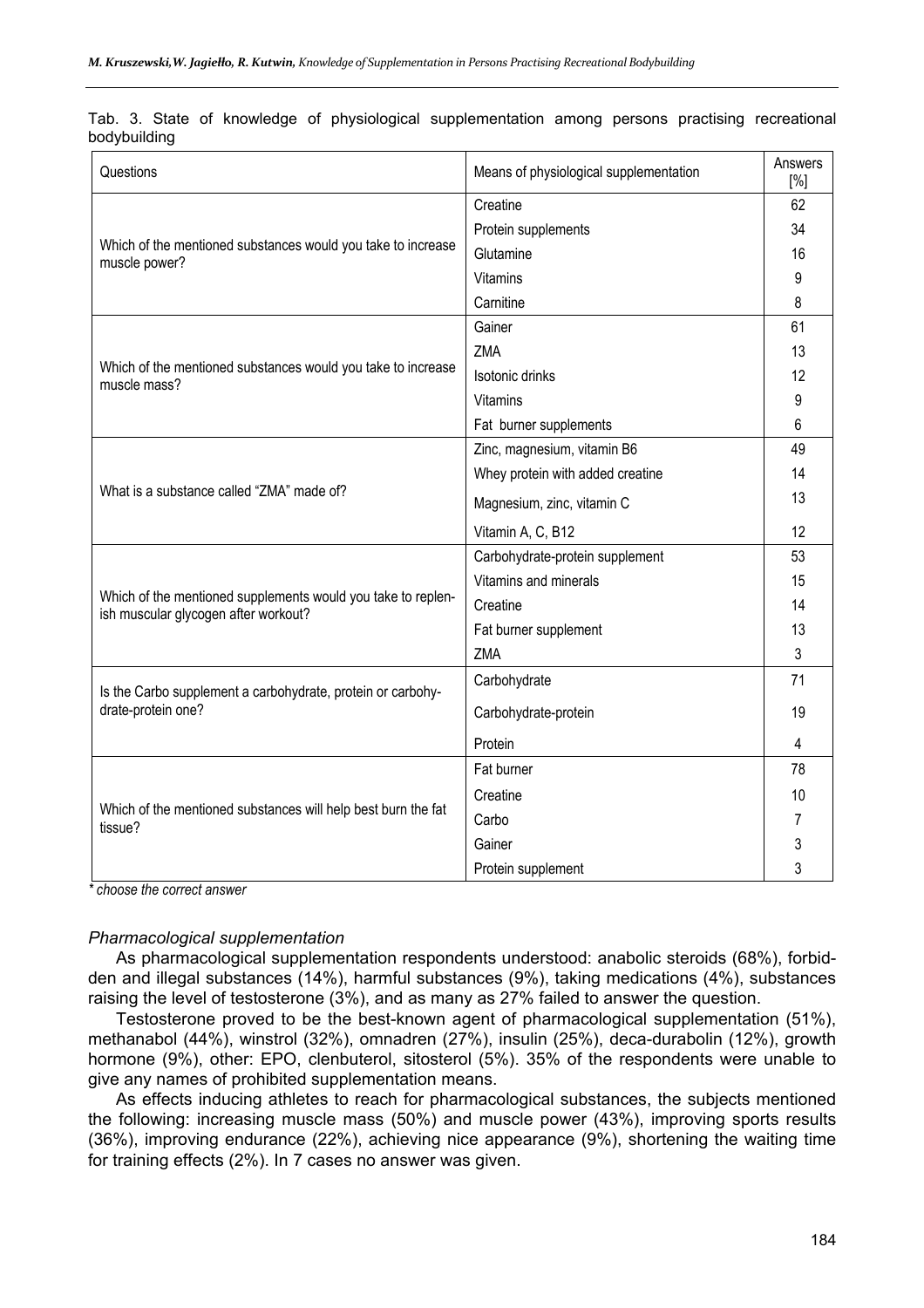Among possible negative effects of using pharmacological supplementation 79% of the respondents ranked different health consequences: acne (19%), liver damage (18%), worsening the health condition (17%), going bald (14%), damaging kidneys (11%), infertility (11%), increasing the risk of heart attack (10%), skin changes (8%), potency problems (8%), excessive body hair (7%), aggression and hyperactivity (5%), damaging internal organs (5%), gynecomastia (5%), testicular atrophy (4%), rise in arterial pressure (4%), increased risk of diseases of the prostate gland (4%). However, 21% admitted that no incidental effects of administering pharmacological substances were well-known to them.

45% of the respondents defined their attitude to illegal pharmacological supplementation as negative, 27% as neutral, and 8% as positive. Only 12% recognised that using illegal pharmacological supplementation should be outlawed, 4% claimed that it should be subject to a penalty, 2% that it was incompatible with the "fair play" principle, and 2% that it was an individual's business only.

Only 58% found conducting compulsory anti-doping tests appropriate, 17% stated that they should be conducted more often, while 4% that they should be more thorough. An indifferent attitude to compulsory anti-doping tests was demonstrated by 9% of the respondents, and 2% answered that they were unnecessary and should be conducted voluntarily.

The question "would you be prone to take illegal performance-enhancing drugs if they affected achieving better sports results?" was answered "yes" by 21%, but two of them indicated that on condition of a high amount of prize money for the victory in a contest. Among the respondents, one would accept doping only under a doctor's supervision and expressed the readiness to take drugs in small amounts. Only two "rather not" replies were obtained, and 11% of the replies were: "I don't know". 58% of the subjects answered in the negative, but not categorically "definitely not".

In answer to the question "in what form did you (or persons well-known to you) take prohibited pharmacological means?", 41% indicated oral substances, 38% intramuscular means, and 8% intravenous ones. The majority of the subjects (52%) answered in the negative. Also 52% of the respondents claimed that one could become addicted to prohibited pharmacological substances; 40% claimed that these substances could not be addictive, and 8% admitted that they did not know.

Those using illegal pharmacological means indicated friends from the gym (30%), illegal sources (25%), and pharmacy (6%) as the place of obtaining them. As reasons for reaching for prohibited supplementation means, they enumerated willingness to increase muscular power and mass in a short time (34%), lack of visible effects of the training (17%) and persuasion of friends  $(14\%)$ .

## **Discussion**

#### *Dietary supplementation*

Despite an optimistic self-assessment of the state of knowledge concerning dietary supplementation (78%), an analysis of the poll results leads to a conclusion little less favourable to respondents. The majority of the respondents are well informed as to substances which need to be paid special attention; however, this knowledge is imprecise. They mention protein as a substance with the greatest meaning. Although it constitutes the basic building element for muscles, still carbohydrates should be the main means of dietary supplementation for persons practising recreational bodybuilding. The energy demand for those practising bodybuilding should be satisfied primarily by carbohydrates, and the proportions of basic nutrients are most frequently defined as about 60-70% carbohydrates, 20-30% proteins, 10-15% fats [7, 11, 12, 16, 19]. In this context recommendations of the ketogenic diet, which assumes the elimination of carbohydrates and acquiring the energy from proteins and fats, are omitted as a way of nutrition not used by respondents of the present study. After a short period of fascination with this kind of diet, it is also less frequently used by bodybuilding competitors, due to possible adverse health consequences, bad mood, lack of appetite after longer use, and a possibility of increased accretion of cholesterol as a result of the greater accumulation of apolipoprotein E4 [24]. A small percentage of respondents (3%) demonstrate total ignorance and regard substances known only to them and different from the ones mentioned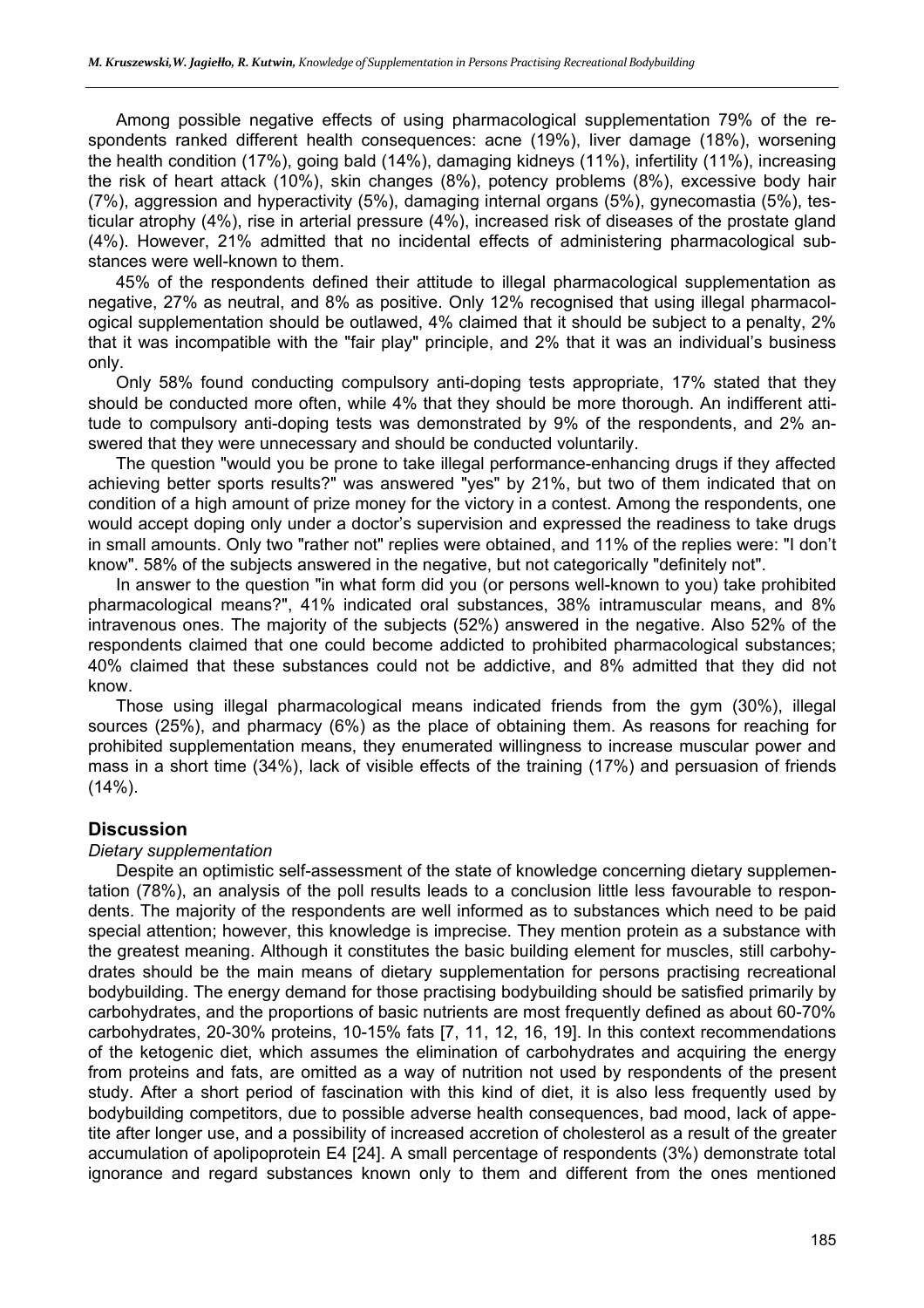above as the most important means of dietary supplementation, which also poorly corresponds with the optimistic self-assessment of the subjects' knowledge (Tab. 1).

Over half of the exercising persons (57%) disregard their eating manner and do not care for planning the diet, which may be contributed not only to their comfort-loving nature, but also to a low level of knowledge of dietary supplementation. It may be surprising perhaps that in the era of the Internet, where completely irresponsible advice is published, after all magazines and, what is important and appropriate, using specialists' (coaches and dieticians) knowledge turned out to be a basic source of information.

#### *Physiological supplementation*

Answers to questions concerning physiological supplementation seem to show that the majority of subjects have a sufficient level of knowledge of these substances to be able to use them correctly, although their regular use is declared by scarcely 38% of the respondents. The percentage of persons demonstrating total ignorance in the knowledge about taking particular groups of supplements falls within the limits of from a few up to several per cent and is similar to the one demonstrated in the case of dietary supplementation. It seems that both regular and occasional use of physiological supplementation (25%) is connected with having sound knowledge of the meaning and the influence of these substances on improving and increasing the pace of physiological processes of the organism or generating physical strength [5, 7, 11, 20] (Tab. 3).

Respondents are well familiar with the usefulness of the most important allowed means of physiological supplementation and most often mention creatine, protein supplements and branched-chain amino acids (BCAA), which is accurate, as the effectiveness of these agents in professional sport has found extensive confirmation [4, 6, 10, 11, 13, 16, 21]. The knowledge about permitted means of physiological supplementation seems very specialist and, unlike in the case of dietary supplementation, comes mainly not from magazines, but from coaches and acquaintances (79%). Specialist shops are mainly the places of acquiring these substances (one should appreciate here the power of advertising of ergogenic agents), which confirms a special character and significance of physiological supplementation to all persons who work out.

One should, however, remember, that taken slavishly in large doses, they do not give the anticipated effects; in some cases they can upset the physiological balance in the body and trigger adverse incidental effects, and some of them (e.g. iron) should be taken only after consultation with a doctor [7, 12, 20].

#### *Pharmacological supplementation*

Negative associations (91%) connected with anabolic steroids most often used in strength sports (68%) probably affect the state of the knowledge concerning pharmacological supplementation among persons practising recreational bodybuilding. Puzzling is a considerable percentage of persons (27%) who are not able or do not want to take a stance towards forbidden pharmacological supplementation. It is hard to settle whether this results from a lack of knowledge or whether this is an effect of unwillingness to express one's opinion in this respect. Possible are also anxieties of alleged sanctions, which are universally known to be applied, although not everyone knows that they concern only professional sports.

Only an analysis of further statements allows specifying better the actual state of the respondents' knowledge of pharmacological supplementation. Respondents demonstrated a good knowledge of groups of substances and even names of pharmacological agents forbidden in sport, listed in the "Results" section. Testosterone (51%) and methanabol (44%) were the most often mentioned, which corresponds with the frequency of detecting these means by laboratories accredited by IOC, in which (since 2001) out of 914 cases of using anabolic substances, three – testosterone, nandrolone and stanazolol – constituted 80% [14].

Although the state of the respondents' knowledge concerning health hazards connected with taking prohibited means of pharmacological supplementation should be regarded as high (79%), only 45% of them definitely reject a possibility of using them, and they point to friends from the gym and other illegal distribution (55%) as sources of obtaining them. In view of such attitudes, incon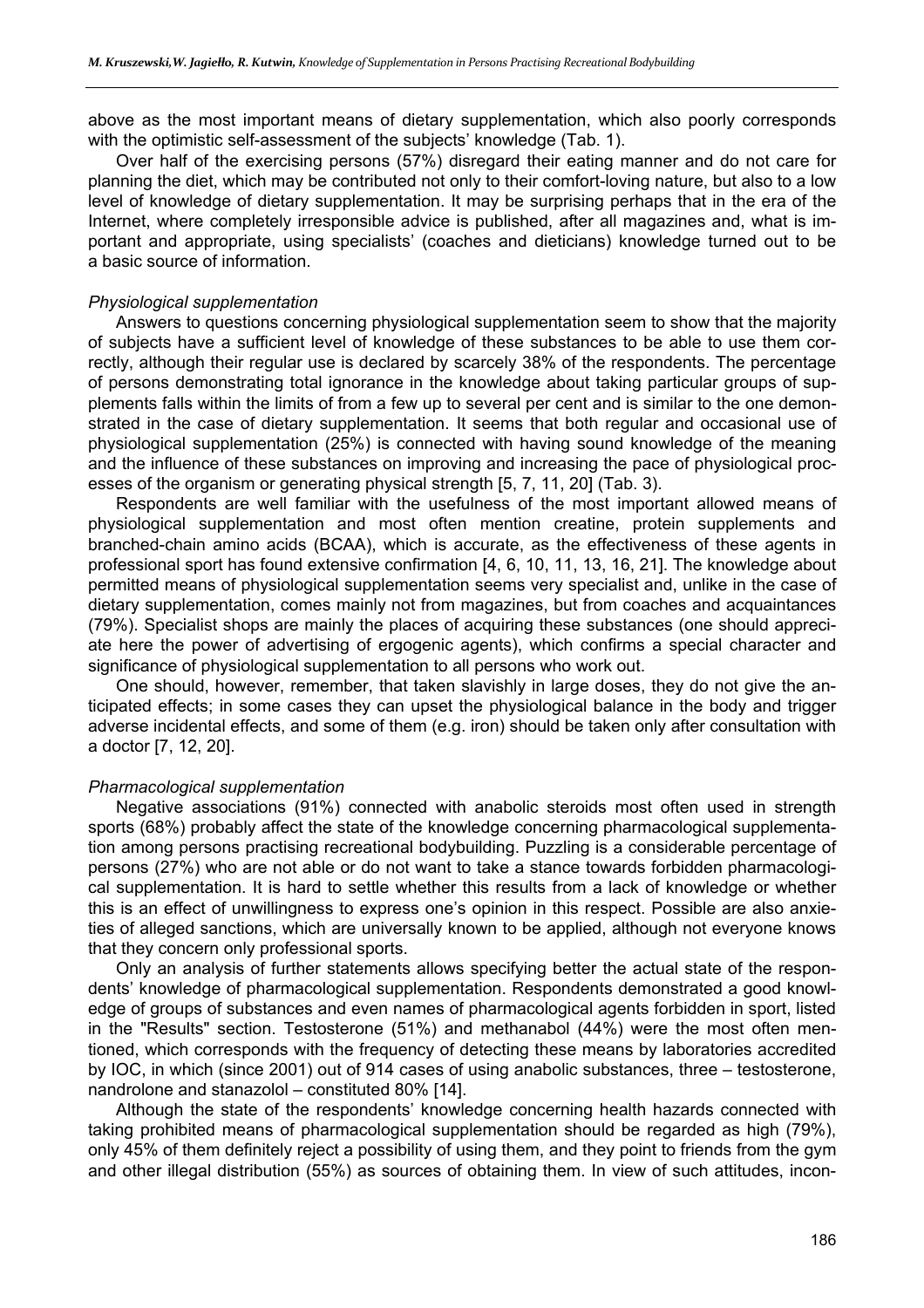sistent are 58% of replies acknowledging the rightness to conduct anti-doping tests and simultaneously 21% of declarations of using doping in order to improve sport results, even in intramuscular (32%) and intravenous (8%) forms, which after all pose additional threats. This confirms worrying observations of the US sports administration and epidemiological services, which conclude with regards to taking anabolic steroids in American sport: 90% of men practising weightlifting, bodybuilding and powerlifting use anabolic steroids, 70-80 % of throwers, 40-50 % of sprinters and decathletes,10% of athletes specializing in endurance sports [15, 22, 23].

Because findings of our study concern persons practising recreational bodybuilding, a view universal in 2003 propagating that "the accurate scale of using pharmacological agents in order to increase results in sport is unknown" [17] should be extended also to recreation. It is highly alarming, because it violates the sense of taking up and practising recreation, which after all is oriented towards health, well-being, self-realization but simultaneously burdened with a high risk of health complications. However, ethical issues of using pharmacological supplementation seem to be pushed into the background also among persons exercising recreationally, because a willingness to increase power and muscle mass in a short time, though lower than among athletes, is still highly significant for them (34%), regardless of a dilemma of becoming addicted to them (52% – yes; up to 40% – not). In combination with an intensive protein diet and weight effort, there can be indeed a considerable increase in the muscle mass with a simultaneous limiting of the fatty tissue content, which is also an attractive prospect for persons exercising recreationally [3, 11].

However, one should remember that even with so enticing prospects, pharmacological supplementation creates a number of other hazards and restrictions. Those exercising who already have well-developed musculature should expect that taking anabolic steroids will precipitate a processes of deadaptation of their muscles, compared to persons with smaller musculature [5, 12]. After discontinuing exercises or a marked decrease in their intensity, a fast return of muscles to the state from before the pharmacologically assisted training cycle will take place. Starting a new cycle by such persons will be connected with the need to increase doses of pharmacological substances and to take an increasingly greater risk of health consequences, whose constant escalation proved fatal to many "experimenters".

# **Conclusions**

- 1. It is recommended to conduct a widespread informative action among persons practising recreational bodybuilding to make them aware of dietary supplementation, as it is used incorrectly by this group and is not-included in planning the diet.
- 2. The majority of respondents have a sufficient level of knowledge of means of physiological supplementation, and preferences of using them seem correct.
- 3. Even though the state of knowledge concerning health complications hazards when taking prohibited pharmacological supplementation should be regarded as high, still the majority of the subjects (58%) do not reject the possibility of using it.
- 4. Inconsistencies of attitudes among persons practising bodybuilding recreationally manifest themselves through simultaneous support for anti-doping tests and the desire to take advantage of unlawful pharmacological supplementation.

# **References**

- 1. Antonio J, Stout JR. Supplements for endurance athletes. Champaign, Ill.: Human Kinetics; 2003.
- 2. Corrigan B, Kaslauskas R. Mission Statement 2002. International Olympic Committee (IOC). on-line [www.sports-drugs.com/aps/ss\_aboutus.asp] [accessed on april 2012]
- 3. George AJ. Anaerobic steroids. Drugs in Sport. Champaign, Ill.: Human Kinetics Books; 1988, 59-79.
- 4. Harris RG, Viru M, Greenhaff PL, Hultman E. The effect of oral creatine supplementation on running performance during maximal short-term exercise in man. *J Physiol* 1993;467:74P.
- 5. Hervey GR, Knibbs AV, Burkinshaw L, et al. Effects of methandienone on the performance and body composition of men undergoing athletic training. *Clinical Sci* 1981;60:457-461.
- 6. Jagiełło W, Kruszewski M, Banach J. Effects of creatine supplementation on body mass and muscle girths in bodybuilders. *Physical Education and Sport* 2010;54(3):133-137.